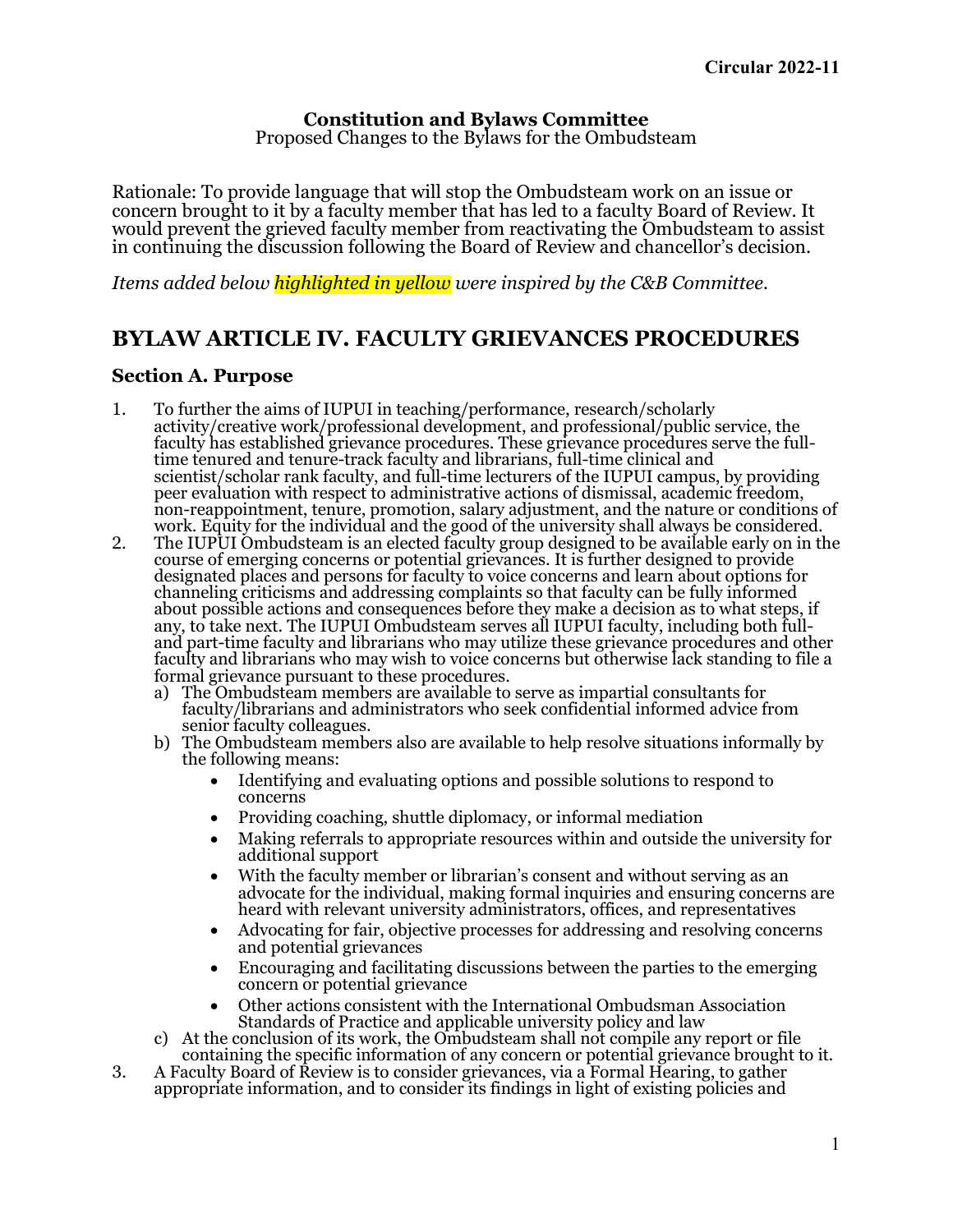principles of fairness. The Board of Review shall file a written report of its findings and recommendations in a timely and expeditious manner.

- 4. In each formal grievance case, the Faculty Board of Review acts in an impartial way. It is not an advocate for the faculty member or librarian, nor is it an advocate for the administration. The Board shall determine:<br>a) whether appropriate procedures were followed;
	-
	- b) whether the grievance arose from inadequate consideration of the qualifications of the faculty member or librarian;<br>c) whether presentation of erroneous information substantially affected the decision; and
	-
	- d) whether essential fairness was accommodated throughout the decision-making process.
	- e) The Boards of Review may consider the issues set forth in 4 a-d regarding promotion and/or tenure grievances, but a Board of Review shall not function as a substitute Promotion and Tenure Committee.
- 5. In those cases in which the Board of Review concludes that the rights of a faculty member or librarian have not been adequately protected, the Board is expected to formulate a recommendation for remediation.

## **Section B. Submission of Grievances**

- 1. A faculty member or librarian seeking advice about or informal assistance with review of an administrative action may contact:<br>a) the President of the IUPUI Faculty; or,
	-
	-
	- b) the Chair or any member of the Ombudsteam.<br>
	1) The Ombudsteam roster will be available in the IUPUI Faculty Council Office and<br>
	listed on its website.
- 2. A faculty member or librarian may consult informally with a member of the Faculty Ombudsteam before filing a formal grievance for a Board of Review.
- 3. A faculty member or librarian may request that a grievance be considered by a Faculty Board of Review without first presenting it to the Faculty Ombudsteam.

### **Section C. Composition and Election of Ombudsteam**

- 1. The Ombudsteam shall consist of five members of the IUPUI faculty and librarians nominated by the Executive Committee and elected by the IUPUI Faculty Council at its May meeting. Non-tenure-track faculty and members of the IUPUI Senior Academy who have served as faculty or librarians are also eligible for election. The President of the IUPUI Faculty serves as a member ex officio.
- 2. In offering nominations for election to the Ombudsteam, the Executive Committee should give consideration to representation across the academic units of IUPUI.
	- a) At least three members of the Ombudsteam shall be tenured full or emeritus
	- professors.<br>
	b) At least four members should have served on the IUPUI or a Unit Promotion and<br>
	Tenure Committee; Academic Affairs Committee; Faculty Affairs Committee; Diversity, Equity, and Inclusion Committee; on a Faculty Board of Review; or as President of the IUPUI Faculty.
- 3. Ombudsteam members shall hold office beginning July 1, for staggered terms of three years.
- 4. Ombudsteam members shall be representative of different schools. No two members shall be from the same school.
- 5. The members of the Ombudsteam shall elect their own chairperson, who should be a tenured full Professor or Librarian.<br>6. No faculty member serving on the Ombudsteam may serve concurrently on a Faculty
- Board of Review or as the Grievant's representative before a Faculty Board of Review.